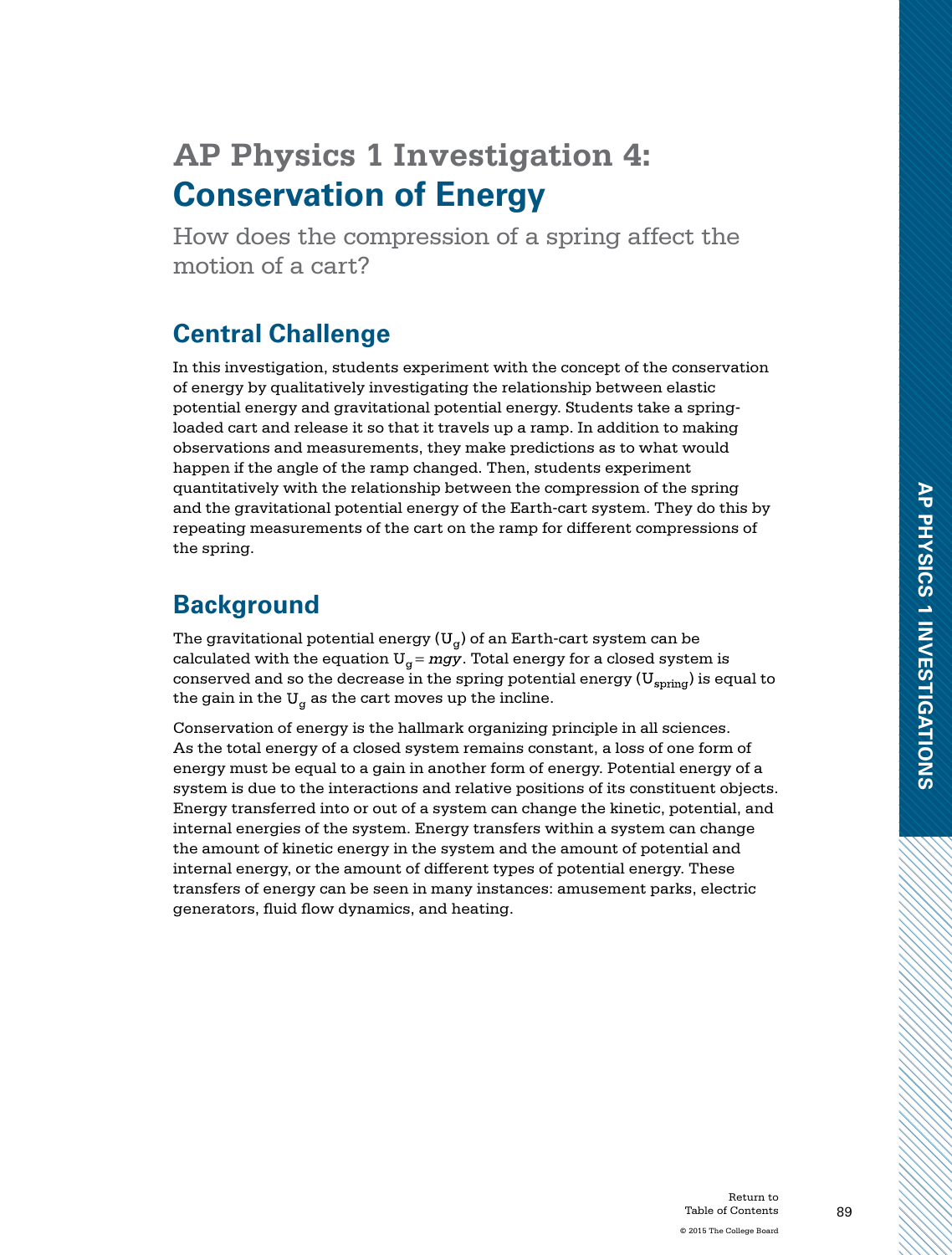### **Real-World Application**

In this lab, students find that the loss of spring potential energy is equal to the gain in kinetic energy of a cart. In turn, kinetic energy then decreases as the gravitational potential energy increases. Operators of trains and trucks use these principles for emergency stops. At the train station, a huge spring is compressed to bring the train to rest should the brakes fail. Similarly, a truck driver might use an uphill ramp on the side of a road to bring the truck to rest. In the case of the train, the loss in kinetic energy is equal to the gain in the spring potential energy. In the case of the truck, the loss in kinetic energy is equal to the gain in gravitational potential energy. In both cases, some energy is converted into thermal energy.

People seeking thrills jump off bridges secured by a bungee cord. In this case, the energy transformations include a loss of gravitational potential energy and a gain of kinetic energy. The kinetic energy then decreases and is accompanied by an increase in the spring potential energy. Once again, some energy is converted into thermal energy.

In designing amusement park or carnival rides, it is also necessary to apply the principle of conservation of mechanical energy. For example, to build a roller coaster one must accurately predict the speed at the top of a loop to insure that the ride is safe.

### **Inquiry Overview**

This investigation is divided into three different parts. Each part engages the student in guided-inquiry activities.

In Part I, a spring-loaded cart is placed on an incline and the cart's motion is observed once the spring is released. Students design their own experiment to test how the angle of the ramp changes the motion of the cart for the same compression of the spring.

In Part II, students design their own experiment to determine how changes in the compression of the spring change the amount of increase of the gravitational potential energy of the Earth-cart system.

In Part III, students consider how to improve their experimental design to take into account overlooked aspects of the earlier experiments. As an extension, they can also begin a new experiment where the transfer of energy out of the Earth-cart system changes the compression of the spring.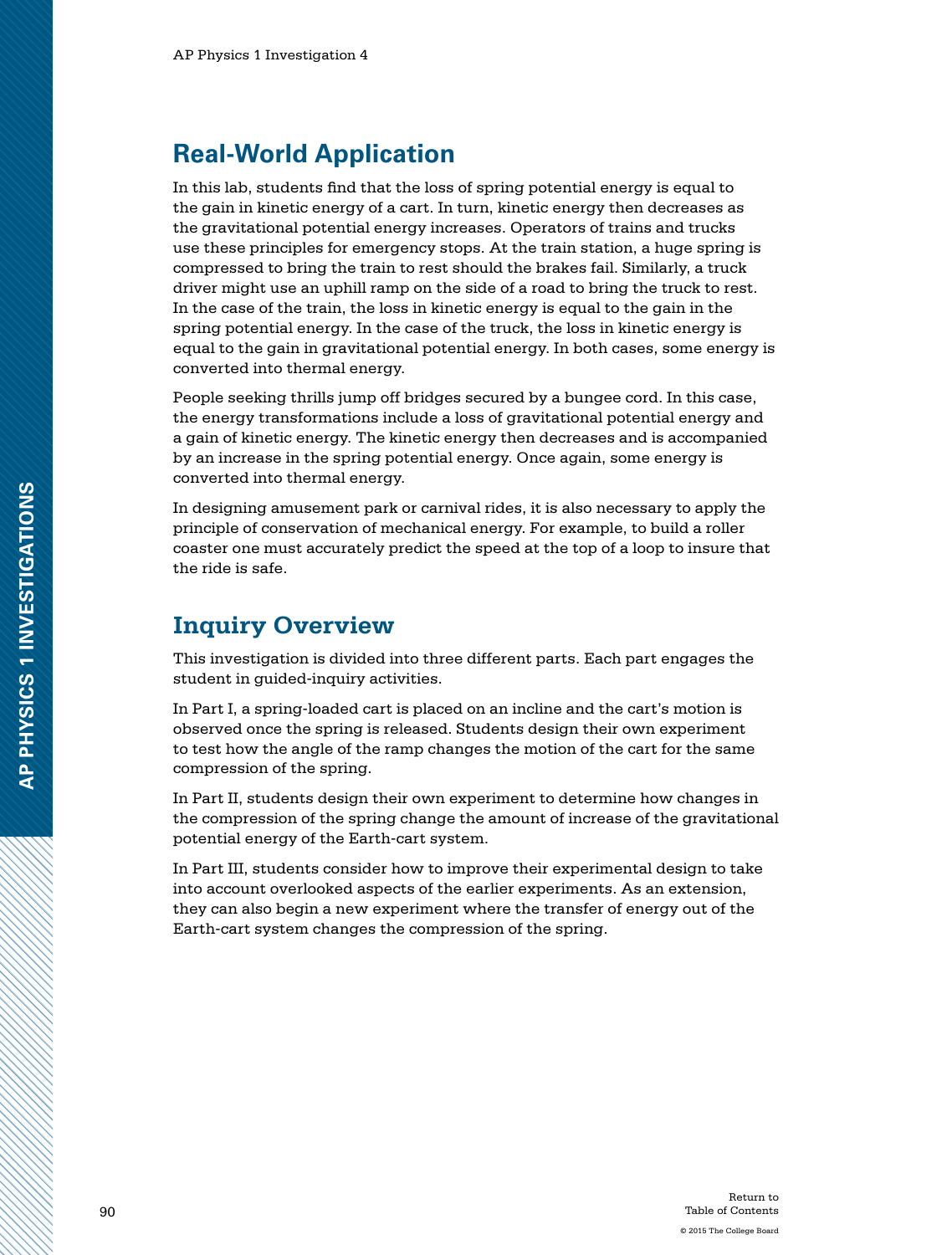### **Connections to the AP Physics 1 Curriculum Framework**

**Big Idea 5** Changes that occur as a result of interactions are constrained by conservation laws.

| <b>Enduring Understanding</b>                      | <b>Learning Objectives</b>                                                                                                                                                                                            |
|----------------------------------------------------|-----------------------------------------------------------------------------------------------------------------------------------------------------------------------------------------------------------------------|
| <b>5.B</b> The energy of a<br>system is conserved. | <b>5.B.3.1</b> The student is able to describe and make<br>qualitative and/or quantitative predictions about<br>everyday examples of systems with internal potential<br>energy. (Science Practices 2.2, 6.4, and 7.2) |

[**note:** In addition to those listed in the learning objective above, the following science practices are addressed in the various lab activities: 3.1, 4.1, 4.3, 4.4, 5.1, and 6.1.]

### **Skills and Practices Taught/Emphasized in This Investigation**

| <b>Science Practices</b>                                                                                                  | <b>Activities</b>                                                                                                                                                                                                                                                                                                                                                                                                      |
|---------------------------------------------------------------------------------------------------------------------------|------------------------------------------------------------------------------------------------------------------------------------------------------------------------------------------------------------------------------------------------------------------------------------------------------------------------------------------------------------------------------------------------------------------------|
| 2.2 The student can apply<br>mathematical routines to<br>quantities that describe<br>natural phenomena.                   | Part II: Students find the mathematical relationship<br>between the compression of the spring and the gain in<br>gravitational potential energy. Since this is not a linear<br>relationship, students need to find alternative means<br>of graphing and analyzing the data to secure a linear<br>relationship (i.e., plotting the square of the compression<br>vs. the gain in $U_q$ in the case of many data points). |
|                                                                                                                           | Students with four data points or more should be<br>able to show that the relation between compression<br>of the spring and the energy the spring can provide<br>a cart is not linear. They should also show that a<br>quadratic relationship is supported by the data.                                                                                                                                                |
| 3.1 The student can pose<br>scientific questions.                                                                         | Part I: Students make observations of a cart going<br>up a ramp and pose a question about how the<br>angle of the incline will change the motion.                                                                                                                                                                                                                                                                      |
|                                                                                                                           | Part II: Students pose questions about the relationship<br>between the compression of the spring and the gain in<br>gravitational potential energy of the Earth-cart system.                                                                                                                                                                                                                                           |
| 4.1 The student can justify<br>the selection of the kind of<br>data needed to answer a<br>particular scientific question. | Part II: Students decide how to measure the compression<br>of the spring and the change in gravitational potential<br>energy. They also decide on the number of trials required.                                                                                                                                                                                                                                       |
| 4.3 The student can collect<br>data to answer a particular<br>scientific question                                         | Parts I, II, and III: Students collect data as they<br>design their own experiments and/or engage<br>in the different data collection activities.                                                                                                                                                                                                                                                                      |

**AP PHYSICS 1 INVESTIGATIONS**

AP PHYSICS 1 INVESTIGATIONS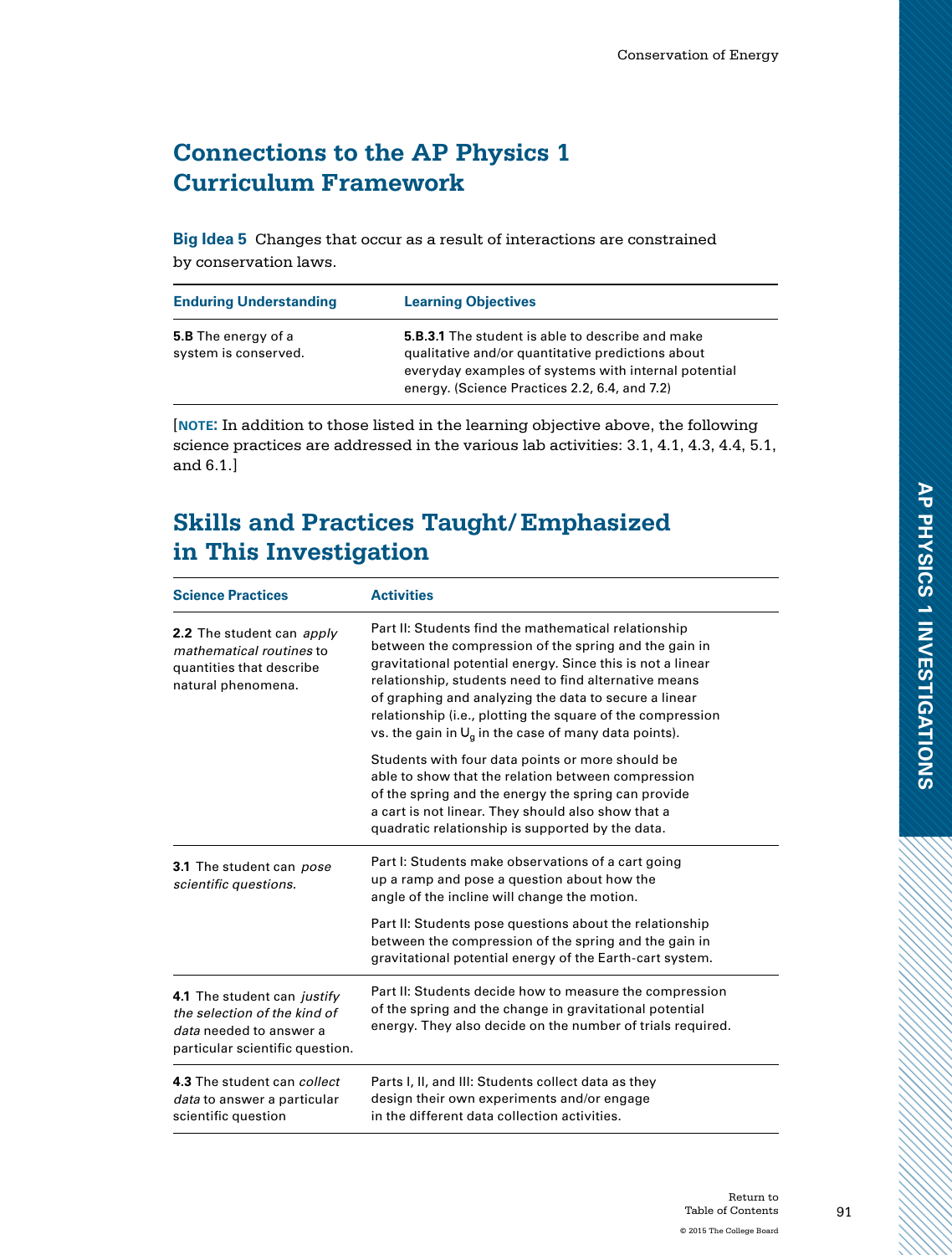| <b>Science Practices</b>                                                                                                                                            | <b>Activities</b>                                                                                                                                                                                                                                                                                                                                  |
|---------------------------------------------------------------------------------------------------------------------------------------------------------------------|----------------------------------------------------------------------------------------------------------------------------------------------------------------------------------------------------------------------------------------------------------------------------------------------------------------------------------------------------|
| 4.4 The student can evaluate<br>sources of data to answer a<br>particular scientific question.                                                                      | Part III: Students consider the role that friction played<br>in their experimental design and data collection.                                                                                                                                                                                                                                     |
| 5.1 The student can<br>analyze data to identify<br>patterns or relationships                                                                                        | Part II: Students decide if their data better fits<br>a linear model or a quadratic model.                                                                                                                                                                                                                                                         |
| 6.1 The student can justify<br>claims with evidence.                                                                                                                | Part I: Students create a claim regarding the motion<br>of the cart up different inclines (e.g., more time, more<br>distance, more speed, more height) and then use their<br>experimental evidence to support or refute their claim.                                                                                                               |
| 6.4 The student can <i>make</i><br>claims and predictions<br>about natural phenomena<br>based on scientific<br>theories and models.                                 | Part I: Although a cart on a steeper slope will travel at<br>a different acceleration, a different distance, and for<br>a different elapsed time, the Earth-cart system will<br>gain an identical amount of $U_q$ . This allows students<br>to use the theory of conservation of energy to make<br>claims and predictions about the investigation. |
| 7.2 The student can connect<br>concepts in and across<br>domain(s) to generalize or<br>extrapolate in and/or across<br>enduring understandings<br>and/or big ideas. | Part II: The relationship between the compression of the<br>spring and the gain in height leads to an understanding of the<br>conservation of energy where the compression of the spring<br>is related to the spring potential energy and the gain in height<br>corresponds to a gain in gravitational potential energy.                           |
|                                                                                                                                                                     | Part III: The conservation of energy principle (an<br>enduring understanding) does not result in constant<br>total energy in this experiment. Students recognize<br>that this is due to the fact that the system is not closed<br>since there are losses of energy due to friction.                                                                |

[**note:** Students should be keeping artifacts (lab notebook, portfolio, etc.) that may be used as evidence when trying to get lab credit at some institutions.]

## **Equipment and Materials**

*Per lab group:*

- ▶ Low-friction dynamics cart with spring bumper (or spring-loaded plunger cart)
- $\blacktriangleright$  Ramp
- ▶ Meterstick
- ▶ Stopwatch
- ▶ Assorted masses
- ▶ Books or blocks (to create incline)
- ▶ Poster-size whiteboards for sharing group work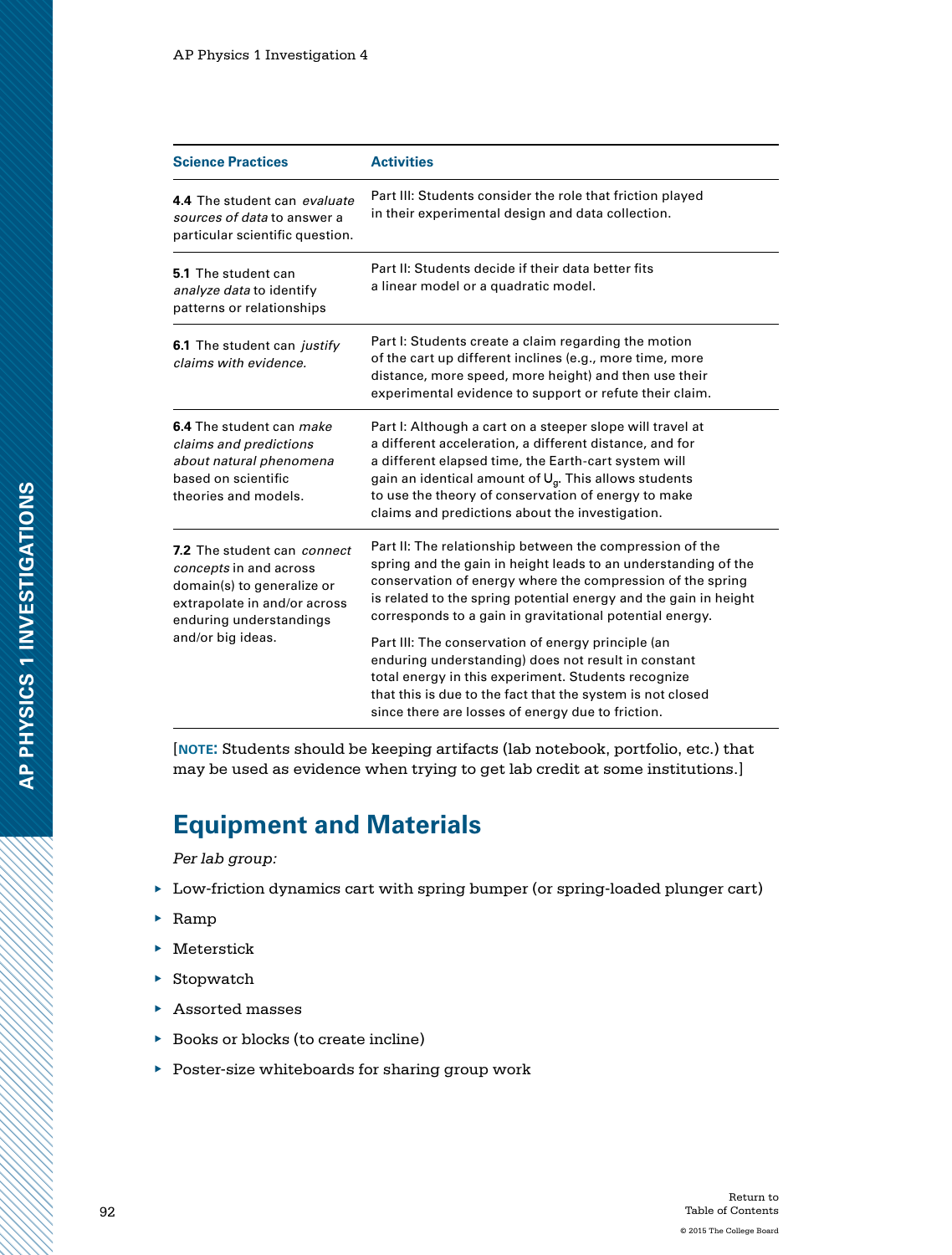# **Timing and Length of Investigation**

- ▶ **Teacher Preparation/Set-up:** 10–15 minutes
- ▶ **Part I:**

Student Investigation: 20 minutes (this includes prelab time)

Postlab Discussion: 20 minutes (allow 5–10 minutes per group)

▶ **Part II:**

Prelab: 10–15 minutes

Student Investigation: 40 minutes

Postlab Discussion: 40 minutes (or allow 5–10 minutes per group)

▶ **Part III:**

Prelab: 15 minutes

Student Investigation (procedural time to repeat experiments): 30 minutes

Postlab Discussion: 20 minutes

▶ **Total Time:** approximately 3.5 hours

## **Safety**

Remind students that the carts should not be on the floor where someone could slip on one. They should also consider how the spring-loaded cart could hurt someone if the plunger released near the body, especially the eye. All general lab safety guidelines should always be observed.

## **Preparation and Prelab**

Part I of this investigation serves to determine students' prior knowledge regarding the change in the gravitational potential energy of the Earth-cart system. This then serves as the prelab for Part II.

# **The Investigation**

### **Part I: Introducing the Apparatus and Experimental Design**

Introduce this part of the investigation by setting up a demonstration with a spring-loaded cart on an inclined ramp (see Figure 1). Release the cart and have the students observe the motion.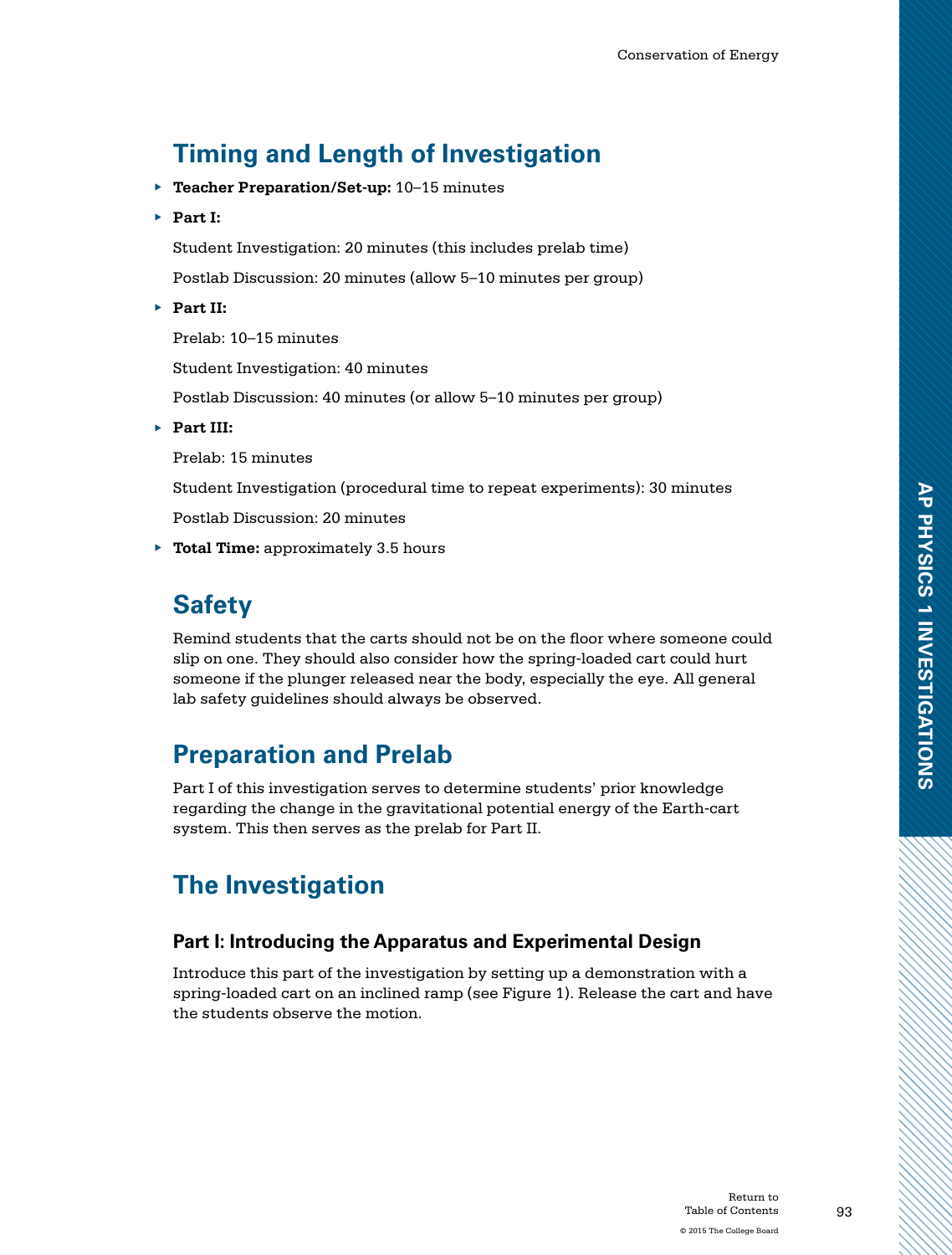

**Figure 1** 

**Prompt students:** *If the cart were to be shot up a steeper vs. shallower ramp, describe how its motion will change.*

[**note:**] You should not ask how the height changes, since that limits your ability to find out everything that a student is thinking about concerning the change. Expect some students to focus on greater height, greater distance, or greater time. Others may say that the cart will go a different amount up the slope or that it reaches the same height, and still others may say that it will take more or less time to reach the top. All are suitable responses, and all can be developed into experimental designs.

**guide students:** Instruct students to first make and justify their predictions individually, have them discuss those predictions in small groups, and then have a whole-class discussion (do NOT reveal the "right" answer). Next, have students design an experiment with the cart and ramp to investigate the question above. Each group should discuss their design and findings, and prepare to present them to the class (individual poster-size whiteboards are great for this). As a whole class, discuss the results. If there was enough friction that it affected the results, you may need to bring it into the discussion here. If there was negligible friction, the final height achieved would be the same in either case. However, since the distance travelled to reach the same height is larger on the smaller angle ramp, friction usually means it will not go as high. If not careful, students will use this observation to support the wrong conclusion.

In reviewing the experimental design, you should discuss whether multiple measurements should have been made for each angle and, if so, how many measurements would be sufficient. Ask students if one angle change was sufficient or if multiple angle changes should have been made.

If this did not come up in the class discussions, in reviewing the experimental designs and results, raise the question of the role of friction in the experiment. If there was much more friction, how would the results have changed?

### **Part II: Applying the Principle of Conservation of Energy**

In this part of the investigation, students explore their understanding of energy and energy conservation.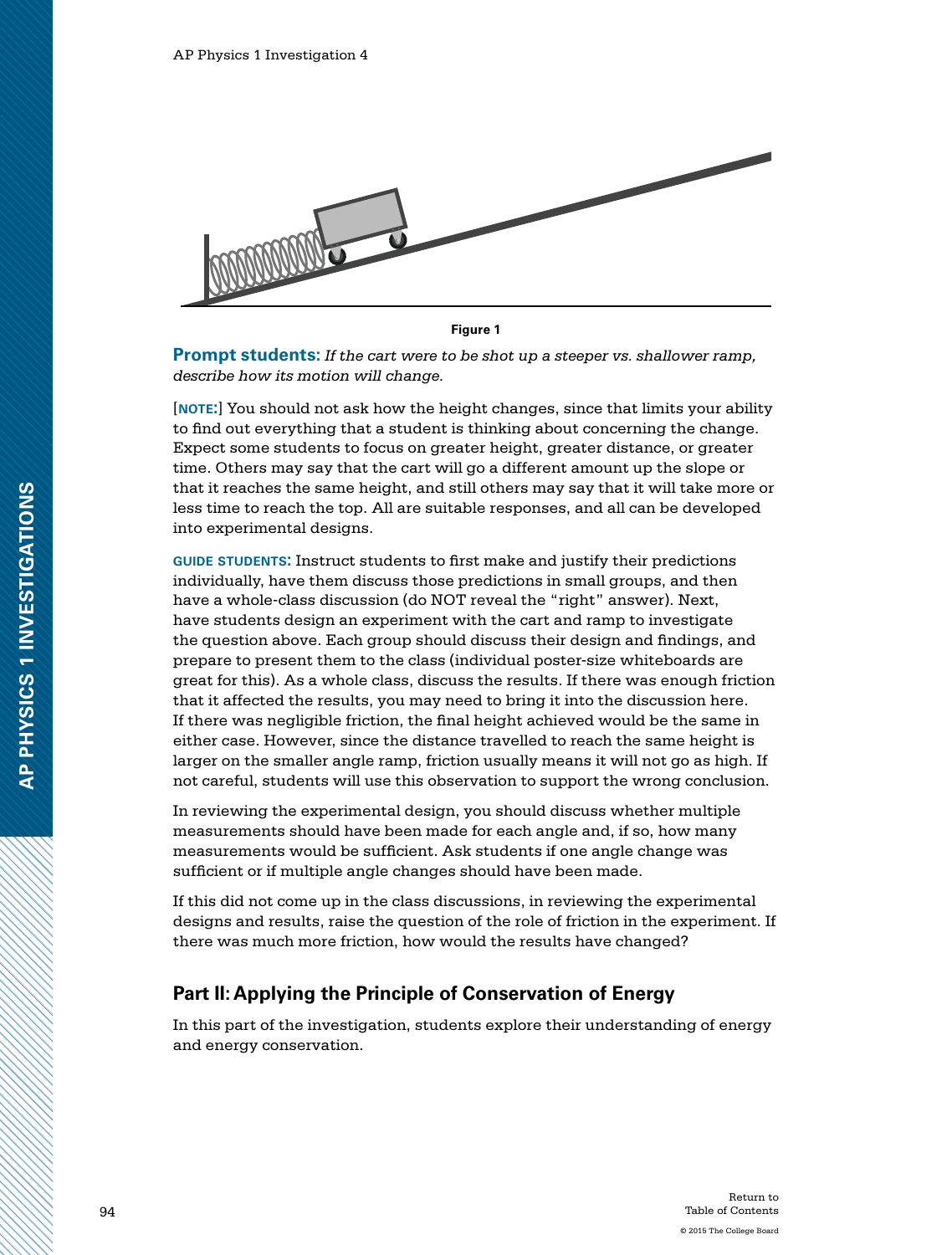**background:** Traditionally, students have learned that the principle of conservation of energy states that energy can neither be created nor destroyed, and the total energy of a closed system remains constant. They should have also learned that the gravitational potential energy of the Earth-cart system can be calculated with the equation  $U_{\alpha}$  = mgy. Remind them that if energy is indeed conserved, then the work on the spring from compressing it must give it some spring potential energy  $(U_{\text{spring}})$ .

Energy exists in the compression of the spring (spring potential energy  $[U_{\rm spring}]$ ), in the movement of the cart (kinetic energy [K]), and in the Earth-cart system (gravitational potential energy  $[U_{\alpha}]$ ).

**ask students:** As a way of testing student understanding of this principle for this part of the investigation, have students answer the following questions:

*For each of the following four locations of the cart shown in Figure 2, what is the magnitude of the*  $U_{\text{spring}}$ *, K, and*  $U_{\alpha}$  *at that location? Specifically, which is large, which is small, and which is zero?*

Location 1: Cart is next to fully compressed spring

Location 2: Spring is no longer compressed; cart is slightly in front of spring

Location 3: Cart is halfway up the ramp

Location 4: Cart is at peak distance along the ramp



**Figure 2**

The students should recognize that the  $\rm U_{spring}$  must then be equal to the  $\rm U_{g}$  of the Earth-cart system after the cart gets to its peak position and no longer has any kinetic energy (K). Ask them if these statements are consistent with what they found in Part I of the investigation and to explain how they are or are not. If friction were eliminated, would the new expected experimental results be consistent with this energy explanation?

**guide students:** Introduce this part of the investigation by repeating the demonstration with a spring-loaded dynamics cart on an inclined ramp. Release the cart and have students observe the motion. Describe to the students that we can change the  $U_{\text{spring}}$  by compressing the spring different amounts. Some apparatus allow two possible compressions, while others allow for more possible compressions.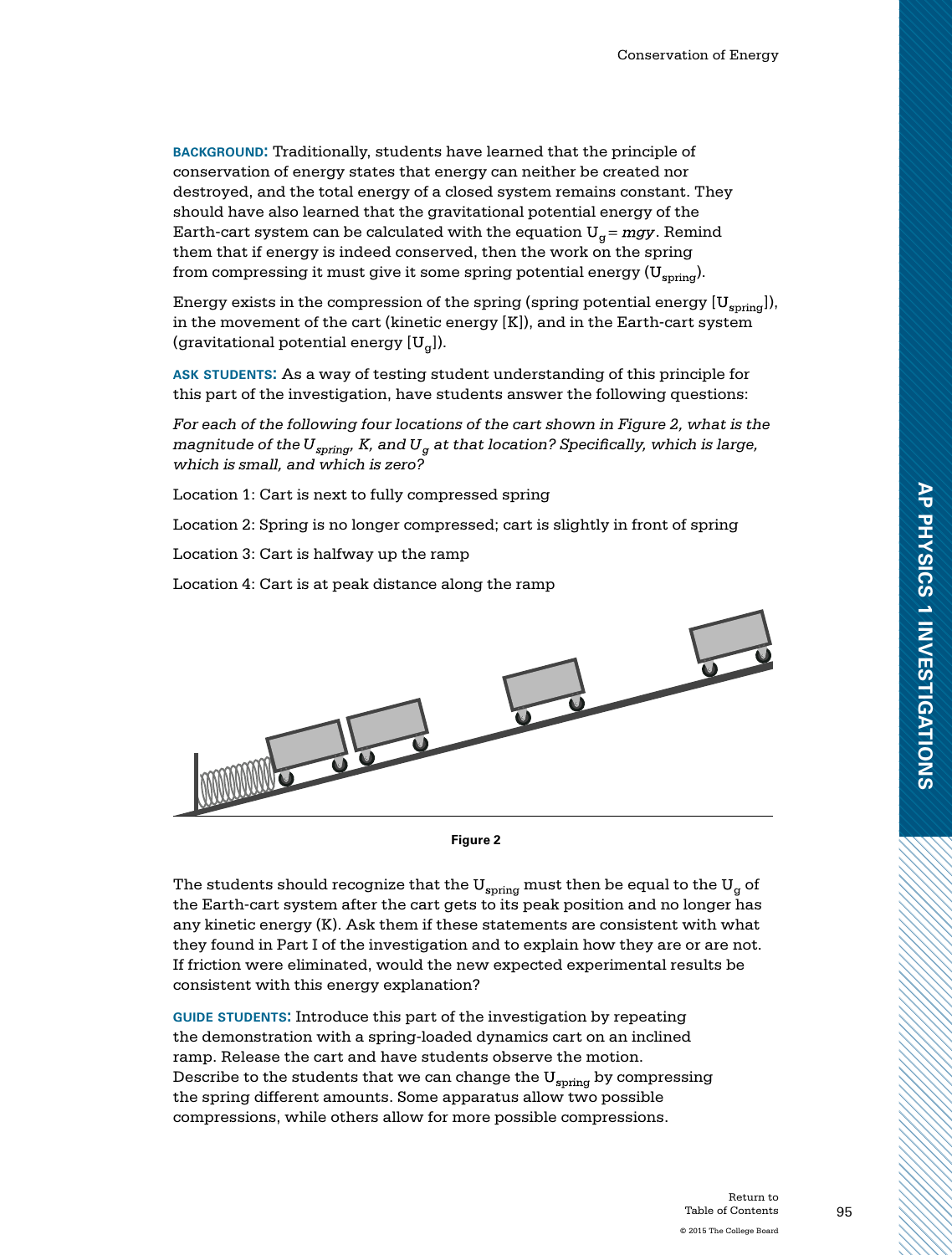Ask students to design an experiment to investigate how the energy ( $U_{\rm spring}$ ) stored in the spring depends on the distance by which it is compressed. Specifically, if you increase the compression by a factor of 2, what happens to the  $U_{\text{spring}}$ ?

#### **Part II (A): Qualitative Investigation of Potential Energy**

Instruct students to design an experiment to qualitatively describe the relationship between compression of the spring and the gravitational potential energy. Students should be prepared to present a convincing argument and defend their results. Again, have small groups create a presentation to be shared with the whole class (individual poster-size whiteboards work well).

#### **Part II (B): Quantitative Investigation of Potential Energy**

Instruct students to design an experiment in which they collect data in order to quantitatively support their claim. Students should complete their experiment and share their results with the class.

### **Part III: Improving the Experimental Design**

There are a number of potential experimental errors. If students did not take these into account as they conducted their experiments in Part II, they should now consider the following:

- 1. What role does friction play in the experiment? How can you minimize or take into account the frictional effects?
- 2. If the spring could only be compressed by two values (or if the spring could be compressed for multiple values), how would your experiment change?
- 3. How does the amount of compression of the plunger change the manner in which you measure the distance the cart moved and/or the maximum height?

### **Extension**

There are a number of possible extensions to this investigation that students can choose from as well as extensions they can create on their own, including:

- 1. How would the results change if the angle of the ramp were to change?
- 2. Should the experiment be done at multiple angles?
- 3. Which angle produces the most reliable results?
- 4. Do the wheels have an impact on the experimental results? Would the experiment work better with large wheels or small wheels?
- 5. Does the mass of the cart affect the experimental results? Which mass car would produce the most reliable results?

A more complex extension would be to have the cart descend the ramp and hit the spring. With this setup, students can investigate how much the spring compresses. They can also investigate at which point the cart is traveling the fastest.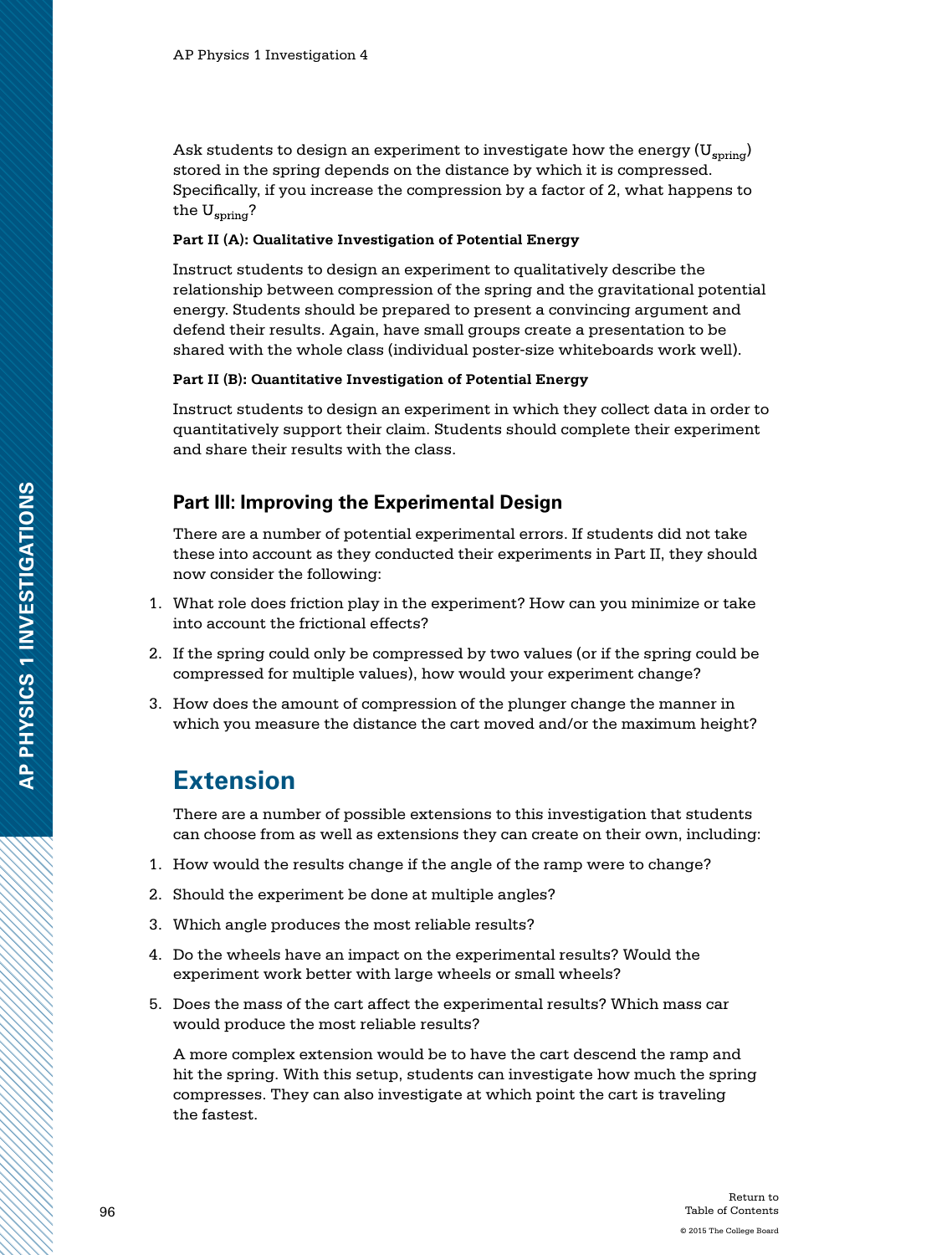### **Common Student Challenges**

#### **Part I:**

Students should observe that changing the angle of the ramp will change the distance traveled, the acceleration of the cart, and the elapsed time to reach the top. They then design a way to accurately measure the distances the cart travels since the cart is only at its peak for a moment. Changing the angle will not have a large effect on the height above the ground that the cart reaches. It will not be obvious to many students why the most important variable is the one variable (height) that does not change, or why it does not change.

#### **Part II:**

Since Part I should confirm that the gravitational potential energy gained by the Earth-cart system was always the same for the same compression, students should be comfortable with using the final gravitational potential energy as the quantity for the initial elastic potential energy. As students vary the compression distance, the observation should be that the cart's final height is directly related to the compression; however, the relationship will not be linear. If students have only two possible compressions, they should try to look for a mathematical pattern with the two data points (linear or not linear). If there are multiple compressions permitted with the apparatus, then students should make a graph and find that it is not linear.

### **Analyzing Results**

#### **Part I:**

Having students report on large individual whiteboards is ideal. Since this investigation is qualitative in nature, students need only present their general findings. As small groups present, be sure to call particular attention to the presentations that include convincing data (especially graphic data). There are a number of variables that could have been studied (e.g., velocity, distance traveled, height attained, and elapsed time). If these have not been investigated by any group, ask them for their predictions and an explanation for that prediction.

If no team chose to investigate the height attained (and you did not encourage a team that identified height as a variable to measure it), then it will be necessary to have them do so now. Some students may wonder why you did not just tell them at the outset that height is the important variable instead of letting them "waste time" on variables that, in effect, are not as helpful. But doing so would have prevented you from being able to tap into students' sense of what variables matter and what should determine their design of the experiment; it might also have misled them into thinking that their variables were just as valuable as height attained. Telling students which variables to study limits the inquiry-based methodology being encouraged.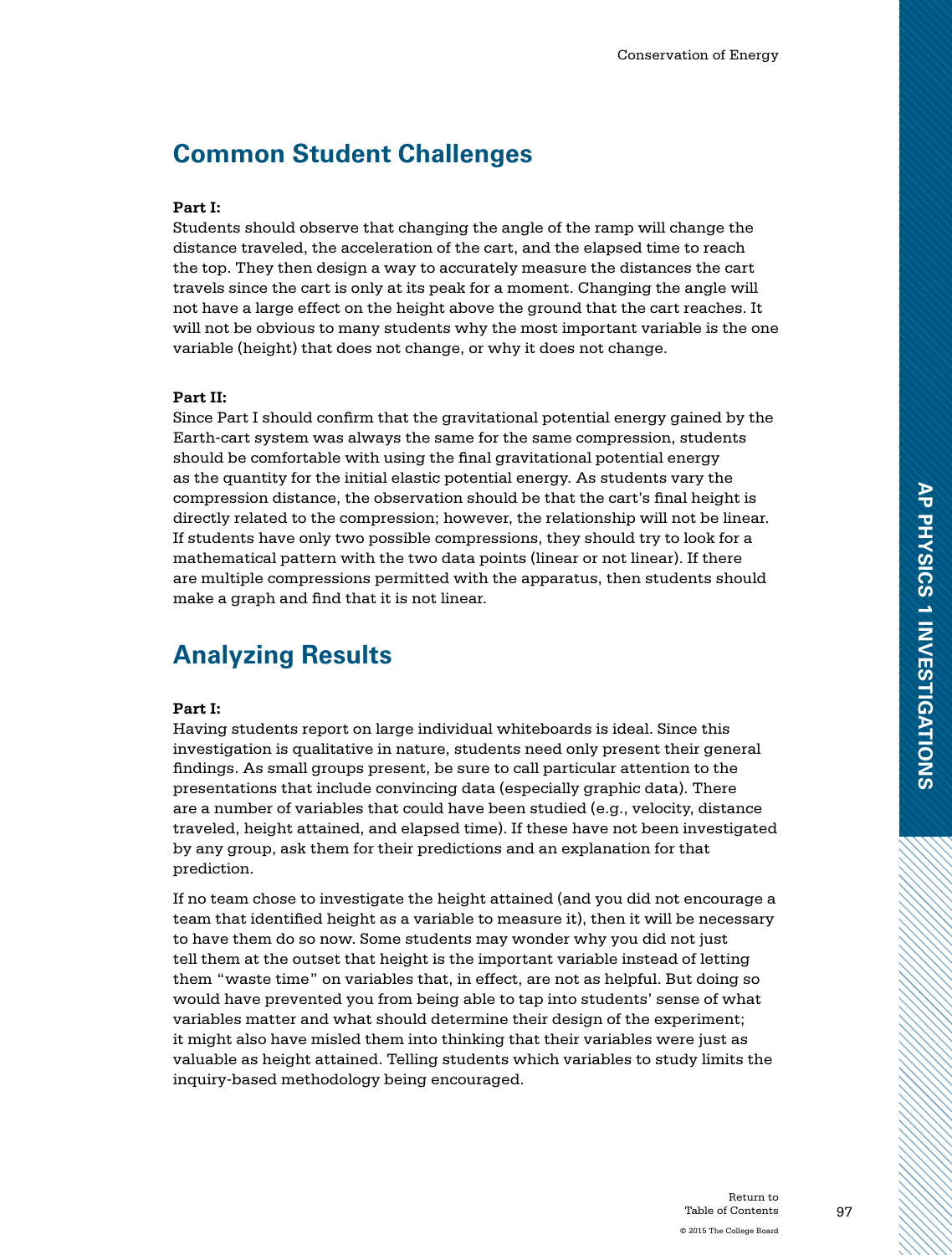In reviewing the experimental design and results, you should once again discuss whether multiple measurements should have been made for each angle and, if so, how many measurements would be sufficient. You should also ask if one angle change was sufficient or if multiple angle changes should have been made.

At this point you should also raise the question of the role of friction in the experiment: if there was much more friction, how would the results have changed?

#### **Part II:**

If the apparatus has only two settings for the spring compression, that will prevent a graph from being useful. Students can still investigate if twice the compression changes the  $U_{\alpha}$  by a factor of 2 or more than 2. If the apparatus allows for multiple spring compressions, then students should consider the value of making a graph.

Students should create a presentation that will provide a convincing argument supporting their findings. Have students present and discuss what was observed. Each presentation should be followed by questions from the other groups challenging the experimental technique and asking how different factors were taken into account. Encourage students to come up with alternative interpretations of the data. While the whiteboard is useful for displaying procedure, data, and graphs in a way that can be easily shared, students should use a graphing program (calculator or computer software) to evaluate the trendline; and if linear, include the equation of the line with their graph.

Students should include enough detail so that other groups could perform their experiment. This includes the mass of the cart, description of the ramp, measurement of the angle of the ramp, and description of how the compression of the spring and the final height (for  $U_{\alpha}$  calculation) were measured.

When the compression distance is varied, students should observe that height increases, but the relationship is not linear, as shown in Graph 1. This function behaves as  $y = x^2$ , so plotting the compression distance squared vs. the gravitational potential energy will yield a linear relationship.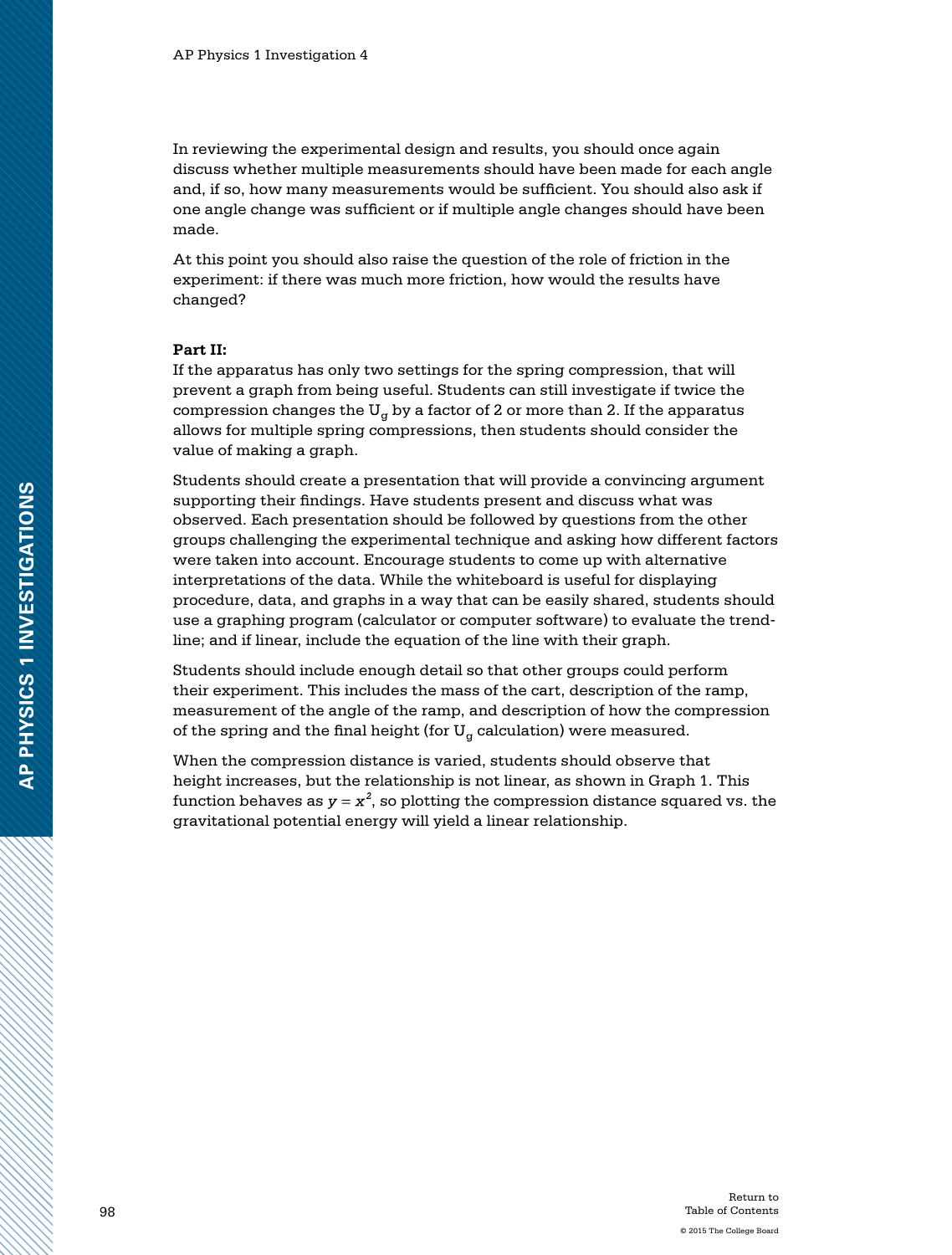

**Graph 1:** Gravitational Potential Energy vs. Compression Distance

An example of how to graph the compression distance vs. cart height is shown above in Graph 1, and an example of how the linearized data would appear is shown below in Graph 2:





Students more familiar with approaches to making a graph linear may choose to make a log-log plot of the gravitational potential energy vs. the compression distance. They will find that the log-log plot is linear and the slope is equal to 2, which can be interpreted as the quadratic relationship. You will have to decide whether graphs should be completed by hand or by using a computer (spreadsheet or graphing program) or calculator.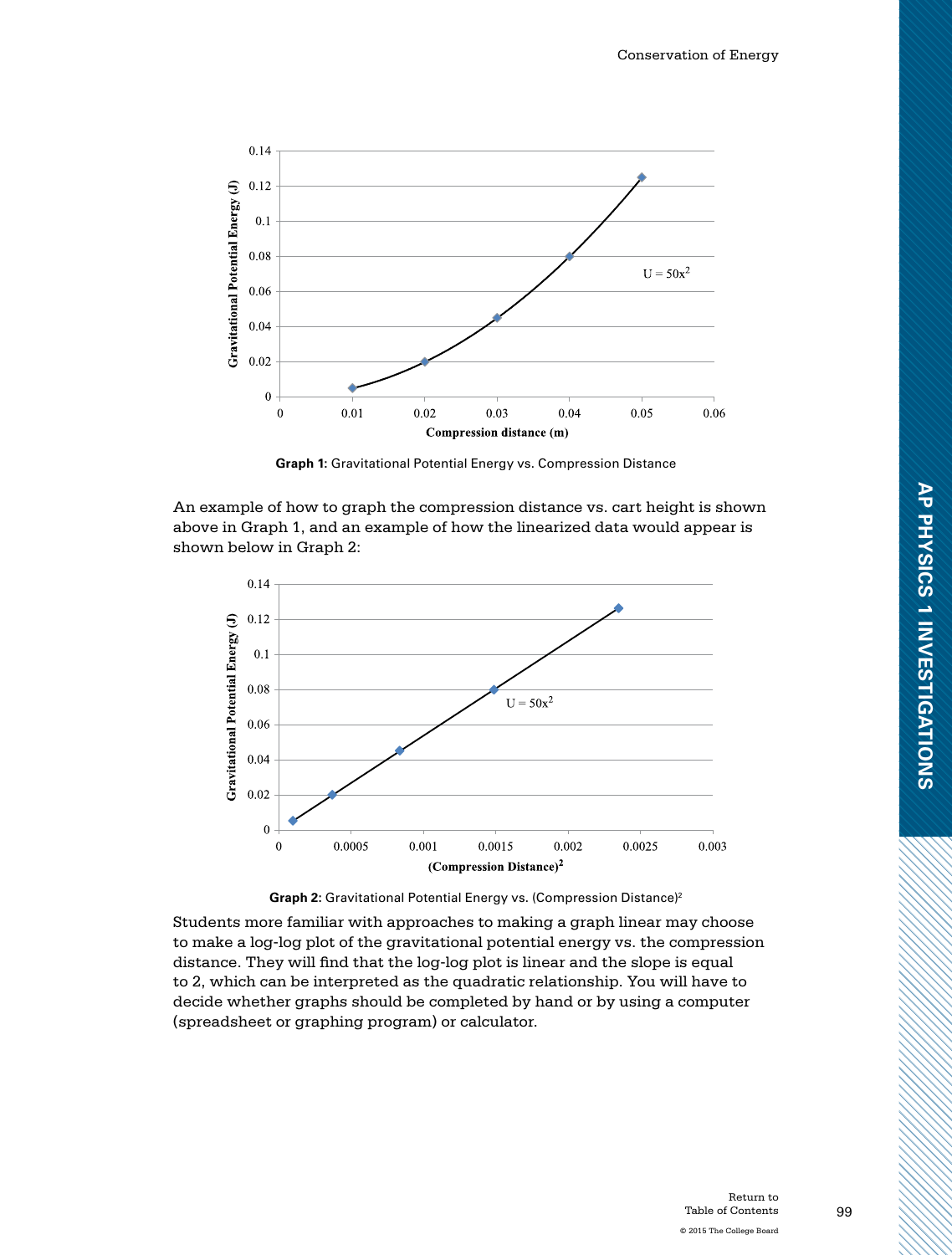With fewer than four data points, it is not possible to disprove a linear relationship graphically. With few data points, even if more than four, the graphs may not reveal the relationship that gravitational potential energy is proportional to the square of the compression distance. This can lead you to have the students investigate the uncertainties inherent in each of their measurements. What is the uncertainty in your measurement of height? How does this lead to uncertainty in the calculation of gravitational potential energy? Similarly, what is the uncertainty in the measurement of the spring compression?

#### **Part III:**

This part speaks to subtleties in the interpretation of experimental results. As extensions, students can perform additional experiments and/or explain how they would respond to these questions and/or how they would design experiments to test them.

Students should record the final product of the experiments in either their lab journal, portfolio, or on a whiteboard display. Have students examine the best examples and give an opportunity to move around the room and record the general procedure, data and graph, and discuss the results.

### **Assessing Student Understanding**

#### **Part I:**

After completing this part of the investigation, students should be able to make the following statement regarding the transfer of energy from the spring to the cart:

*For a given compression of the spring, the energy transferred from the spring to the Earth-cart system produced a consistent height traveled by the cart regardless of the angle of the incline.* 

#### **Part II:**

Given a reminder about the calculation of  $U_{\alpha}$  and the assumption that energy is conserved, students should be able to explain the energy decrease in the spring was equal to the energy gain by the Earth-cart system. After completing this part of the investigation, students should be able to make the following statements regarding the transfer of energy from the spring to the cart:

- ▶ *When the compression of the spring is increased, the resulting height traveled by the cart increases nonlinearly.*
- ▶ *A doubling of the compression more than doubled the maximum height of the cart.*

Students should be able to conclude that it is a quadratic relationship. They should be able to recognize that compressing the spring changed the value of the spring's potential energy  $(U_{\text{spring}})$ . Students should also see that a quadratic relationship between spring compression and  $U_{\text{spring}}$  could account for the experimental results.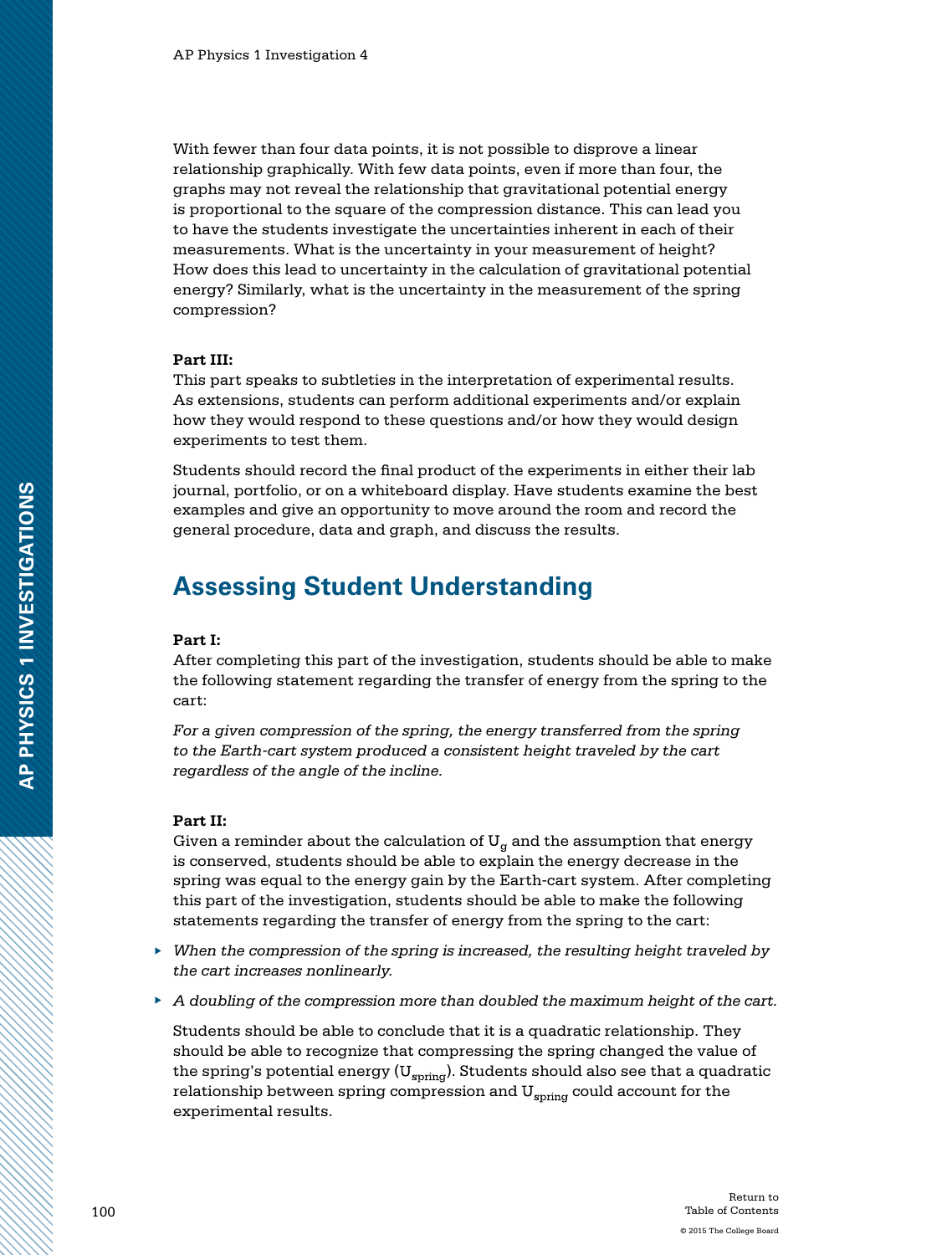# **Assessing the Science Practices**

**Science Practice 2.2** The student can *apply mathematical routines* to quantities that describe natural phenomena.

| Proficient                    | Using multiple data points, creates a new graph of the square of the<br>compression vs. the gain in $U_{\alpha}$ , and determines the equation for this<br>straight line as well as the significance of the slope and y-intercept.                                           |
|-------------------------------|------------------------------------------------------------------------------------------------------------------------------------------------------------------------------------------------------------------------------------------------------------------------------|
|                               | Using only two data points (due to limitations of the apparatus),<br>illustrates that the relationship between compression of the spring<br>and the energy the spring can provide a cart is not linear.<br>Calculates the $U_{\text{spring}}$ and the $U_{q}$ from the data. |
| <b>Nearly Proficient</b>      | Using multiple data points, creates a new graph of<br>the square of the compression vs. the gain in $U_q$ and<br>determines the equation for this straight line.                                                                                                             |
|                               | Using only two data points (due to limitations of the apparatus),<br>illustrates that the relationship between compression of the spring<br>and the energy the spring can provide a cart is not linear.                                                                      |
|                               | Calculates the $\bigcup_{\text{spring}}$ and the $\bigcup_{g}$ from the data.                                                                                                                                                                                                |
| On the Path to<br>Proficiency | Using multiple data points, graphs the compression vs.<br>the gain in $U_g$ and determines that it is not linear.                                                                                                                                                            |
|                               | Using only two data points (due to limitations of the apparatus),<br>illustrates that the relationship between compression of the<br>spring and the energy the spring can provide a cart is not<br>linear; several errors may be present in the illustration.                |
|                               | Identifies the values needed to calculate the $\bigcup_{\text{spring}}$ and the $\bigcup_{g}$<br>from the data: attempted calculations contain several errors.                                                                                                               |
| <b>An Attempt</b>             | Using a few data points, graphs the compression vs. the gain in $U_{\text{g}}$ .                                                                                                                                                                                             |
|                               | Using only two data points (due to limitations of the<br>apparatus), illustrates that an increase in the compression<br>of the spring increases the energy the spring can provide a<br>cart; several errors may be present in the illustration.                              |
|                               | Explains the quantities expressed by variables in the<br>equation; no calculations of $\bigcup_{\text{spring}}$ and $\bigcup_{g}$ are attempted.                                                                                                                             |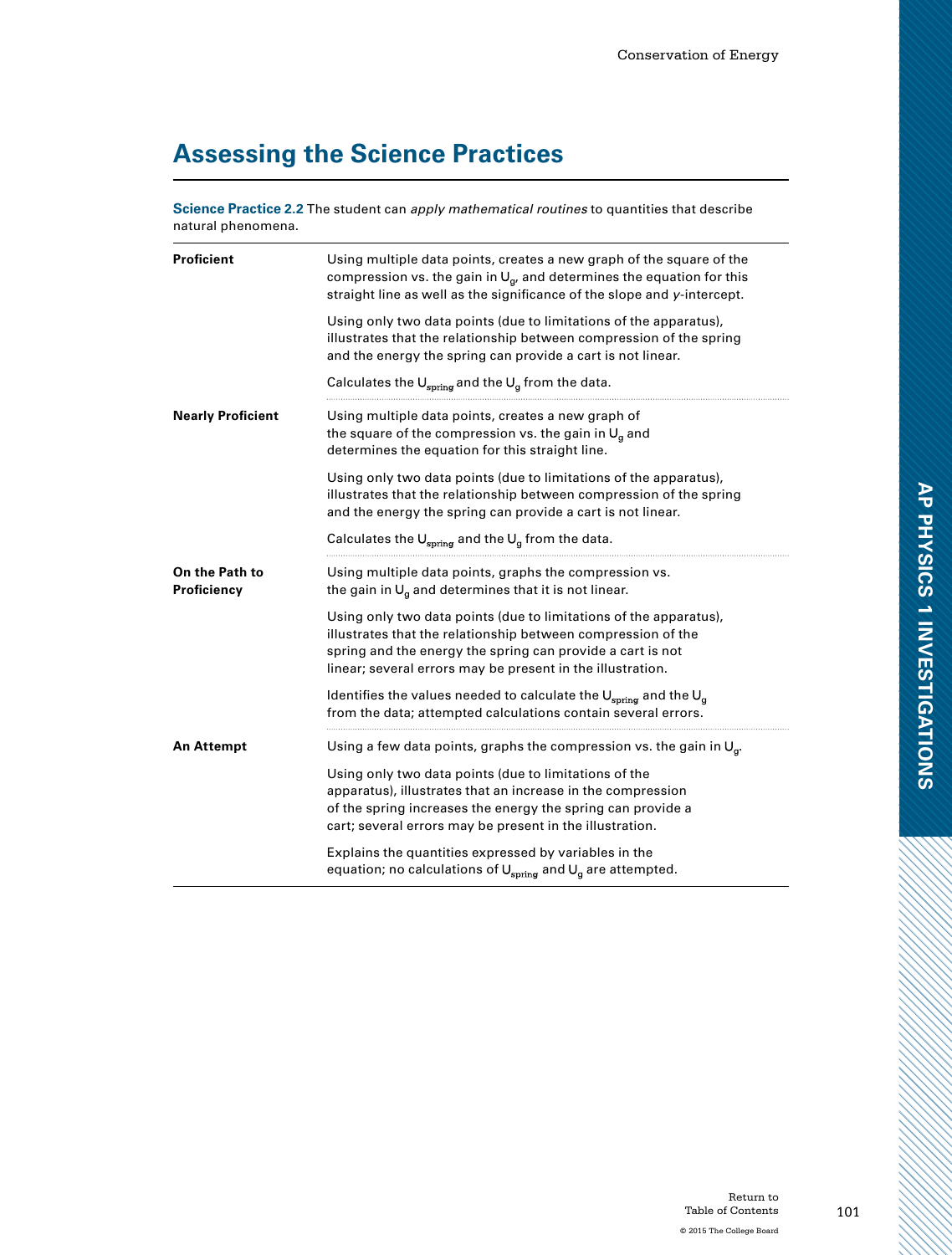#### **Science Practice 3.1** The student can *pose scientific questions.*

| <b>Proficient</b>             | Makes a claim regarding angle size and distance traveled,<br>and provides a quantitative estimate for its justification.                                                       |
|-------------------------------|--------------------------------------------------------------------------------------------------------------------------------------------------------------------------------|
|                               | Makes a quantitative statement about the ratio of the<br>compression of the spring, $U_{\alpha}$ , and the measured height.                                                    |
|                               | Poses scientific questions based on the translation<br>of their claims and quantitative statements.                                                                            |
| <b>Nearly Proficient</b>      | Makes a claim regarding angle size and distance traveled.                                                                                                                      |
|                               | Makes a quantitative statement about the ratio of<br>the compression of the spring, $U_{\alpha}$ , and the measured<br>height; the statement contains minor errors.            |
|                               | Poses scientific questions based on a claim or quantitative statement.                                                                                                         |
| On the Path to<br>Proficiency | Makes a claim regarding angle size and distance<br>traveled, but several errors are present.                                                                                   |
|                               | Makes a statement regarding an increase in the spring<br>compression and the increase in gravitational potential energy.                                                       |
|                               | Poses scientific questions based on a claim.                                                                                                                                   |
| <b>An Attempt</b>             | Makes an incomplete claim regarding angle size and<br>distance traveled; major errors are present.                                                                             |
|                               | Attempts to identify the relationship between the compression<br>of the spring and how it may affect the height that the<br>cart attains; several errors in logic are present. |

**Science Practice 4.1** The student can *justify the selection of the kind of data* needed to answer a particular scientific question.

| <b>Proficient</b>             | Demonstrates how to best measure the compression of<br>the spring and the change in gravitational potential energy,<br>and provides justification for measuring each. |
|-------------------------------|-----------------------------------------------------------------------------------------------------------------------------------------------------------------------|
|                               | Explains why at least three trials should be taken for<br>each compression of the spring and how more will<br>be needed if the data has too much spread.              |
| <b>Nearly Proficient</b>      | Demonstrates how to best measure the compression of the<br>spring and the change in gravitational potential energy.                                                   |
|                               | Explains why at least three trials should be taken<br>for each compression of the spring.                                                                             |
| On the Path to<br>Proficiency | Identifies that measurements of the compression of the spring must<br>be made along with the change in gravitational potential energy.                                |
|                               | Explains why multiple trials and measurement readings are made.                                                                                                       |
| An Attempt                    | Describes the type of data being collected.                                                                                                                           |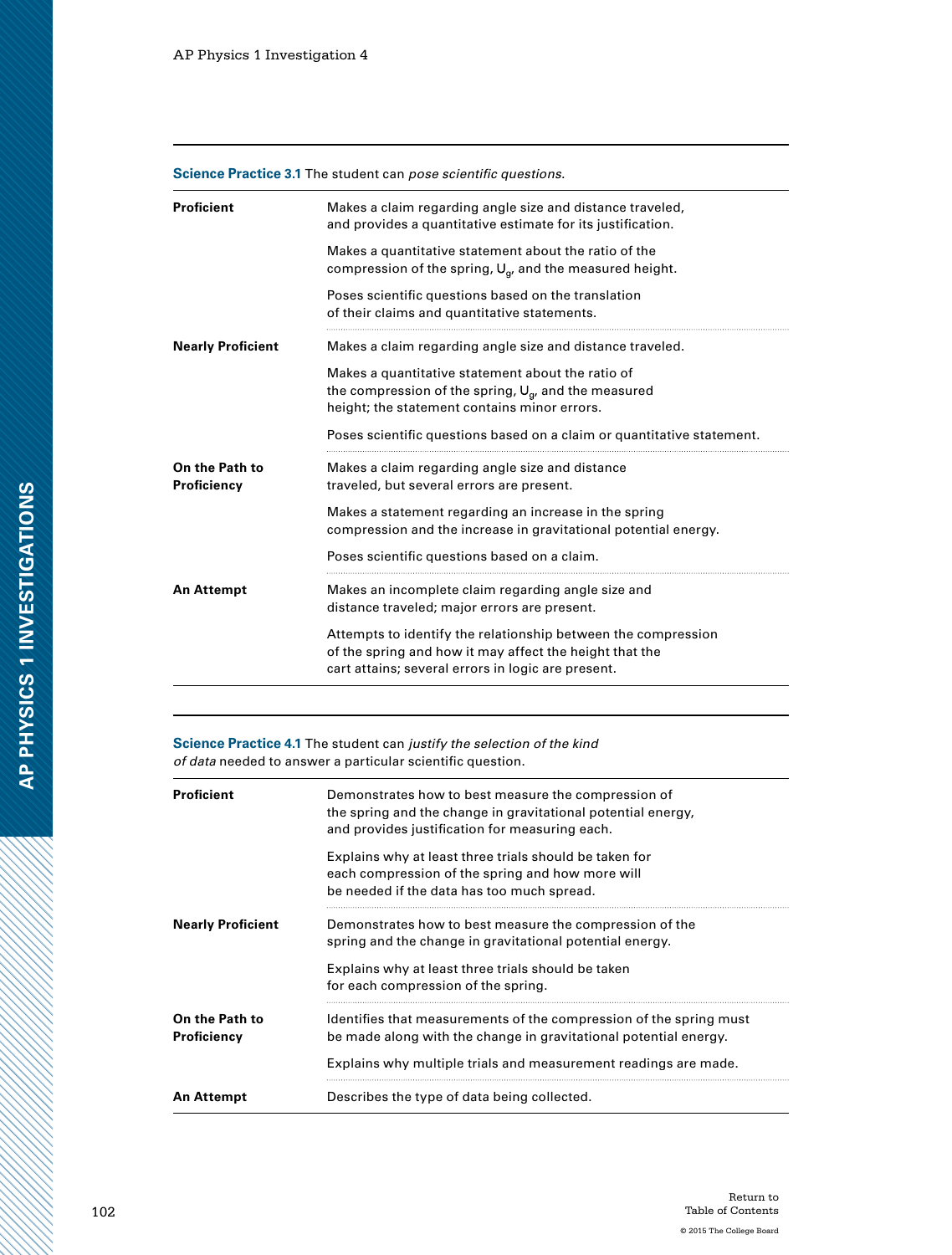#### **Science Practice 4.4** The student can *evaluate sources of data* to answer a particular scientific question.

| <b>Proficient</b>             | Identifies and describes that the transfer of energy<br>is due to the work done by frictional forces.    |
|-------------------------------|----------------------------------------------------------------------------------------------------------|
|                               | Explains how the results would differ if<br>friction were somehow eliminated.                            |
|                               | Describes the relationship between friction and the<br>energy considerations of the experimental design. |
| <b>Nearly Proficient</b>      | Identifies that the transfer of energy is due to<br>the work done by frictional forces.                  |
|                               | Explains how the results would differ if<br>friction were somehow eliminated.                            |
| On the Path to<br>Proficiency | Articulates that there is a transfer of energy.<br>Describes the impact of friction on the data.         |
| <b>An Attempt</b>             | Makes a statement regarding the presence of<br>friction; some errors may be present.                     |

#### **Science Practice 5.1** The student can *analyze data* to identify patterns or relationships.

| <b>Proficient</b>             | Demonstrates that the data are not linear and that a<br>change of axes could produce a linear relationship.                                                                                                                                                                                           |
|-------------------------------|-------------------------------------------------------------------------------------------------------------------------------------------------------------------------------------------------------------------------------------------------------------------------------------------------------|
|                               | Observes the graph to be quadratic and draws a new graph<br>with the square of the compression distance on the x-axis.<br>Using the regression line, writes an equation (for this line)<br>and determines the spring constant. Demonstrates how<br>a quadratic relationship is supported by the data. |
| <b>Nearly Proficient</b>      | Observes that the data are not linear and that a change<br>of axes could produce a linear relationship.                                                                                                                                                                                               |
|                               | Observes the graph to be quadratic and draws a new<br>graph with the square of the compression distance<br>on the x-axis. Draws the regression line.                                                                                                                                                  |
| On the Path to<br>Proficiency | Observes that the data are not linear and that a change<br>of axes could produce a linear relationship.                                                                                                                                                                                               |
| <b>An Attempt</b>             | Observes that the data are not linear but cannot demonstrate why.                                                                                                                                                                                                                                     |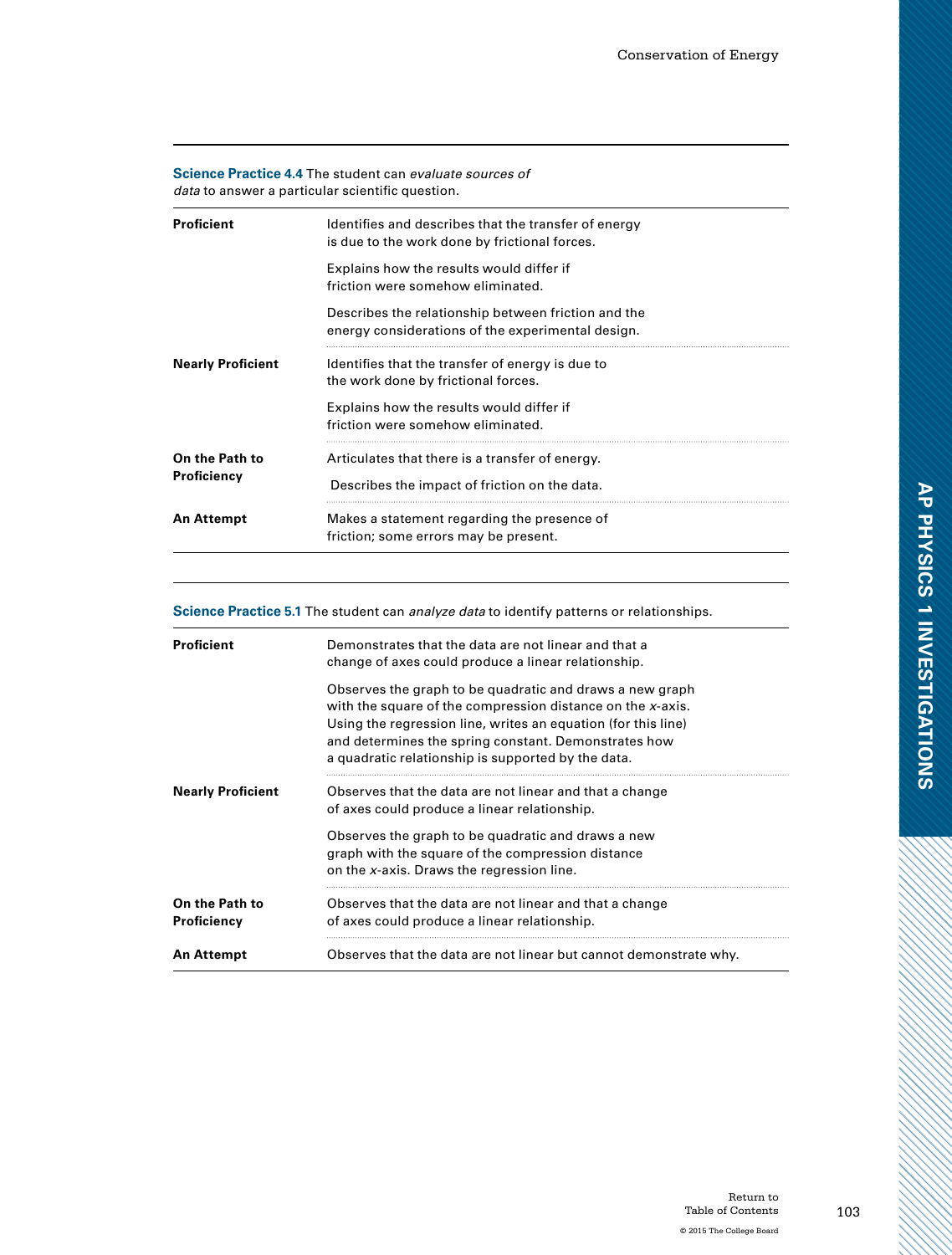**Science Practice 6.1** The student can *justify claims with evidence.*

| Proficient                    | Makes a claim regarding the motion of the cart up different inclines,<br>and provides experimental evidence and reasoning to support or refute<br>the claim; the evidence is based on experimental data; the reasoning<br>includes the concepts of energy transfer and the role of frictional forces. |
|-------------------------------|-------------------------------------------------------------------------------------------------------------------------------------------------------------------------------------------------------------------------------------------------------------------------------------------------------|
| <b>Nearly Proficient</b>      | Makes a claim regarding the motion of the cart up different<br>inclines, and provides experimental evidence and reasoning<br>to support or refute the claim; the evidence is based<br>on experimental data; minor errors are present.                                                                 |
| On the Path to<br>Proficiency | Makes a claim but provides insufficient evidence; the evidence<br>is based on a statement referring to possible data.                                                                                                                                                                                 |
| An Attempt                    | Makes a claim.                                                                                                                                                                                                                                                                                        |

**Science Practice 6.4** The student can *make claims and predictions about natural phenomena* based on scientific theories and models.

| <b>Proficient</b>             | Applies the conservation of energy, and explains how the spring's<br>compression can be used to calculate the spring potential energy.                                                                                        |
|-------------------------------|-------------------------------------------------------------------------------------------------------------------------------------------------------------------------------------------------------------------------------|
|                               | Uses the height the cart attains to calculate the<br>gravitational potential energy from the data.                                                                                                                            |
| <b>Nearly Proficient</b>      | Defines the principle of conservation of energy, and<br>explains how the spring's compression can be used<br>to calculate the spring potential energy.                                                                        |
|                               | Identifies that the height the cart attains can be used to<br>calculate the gravitational potential energy from the data;<br>calculations are attempted with several errors.                                                  |
| On the Path to<br>Proficiency | States the principle of conservation of energy, and identifies that the<br>spring's compression is one measure of energy and that the height the<br>cart attains represents the gravitational potential energy from the data. |
| <b>An Attempt</b>             | States the principle of the conservation of energy with<br>minor errors, and identifies that spring potential energy and<br>gravitational potential energy are both present in the system.                                    |

H

a dhe a cheall ann an 1970